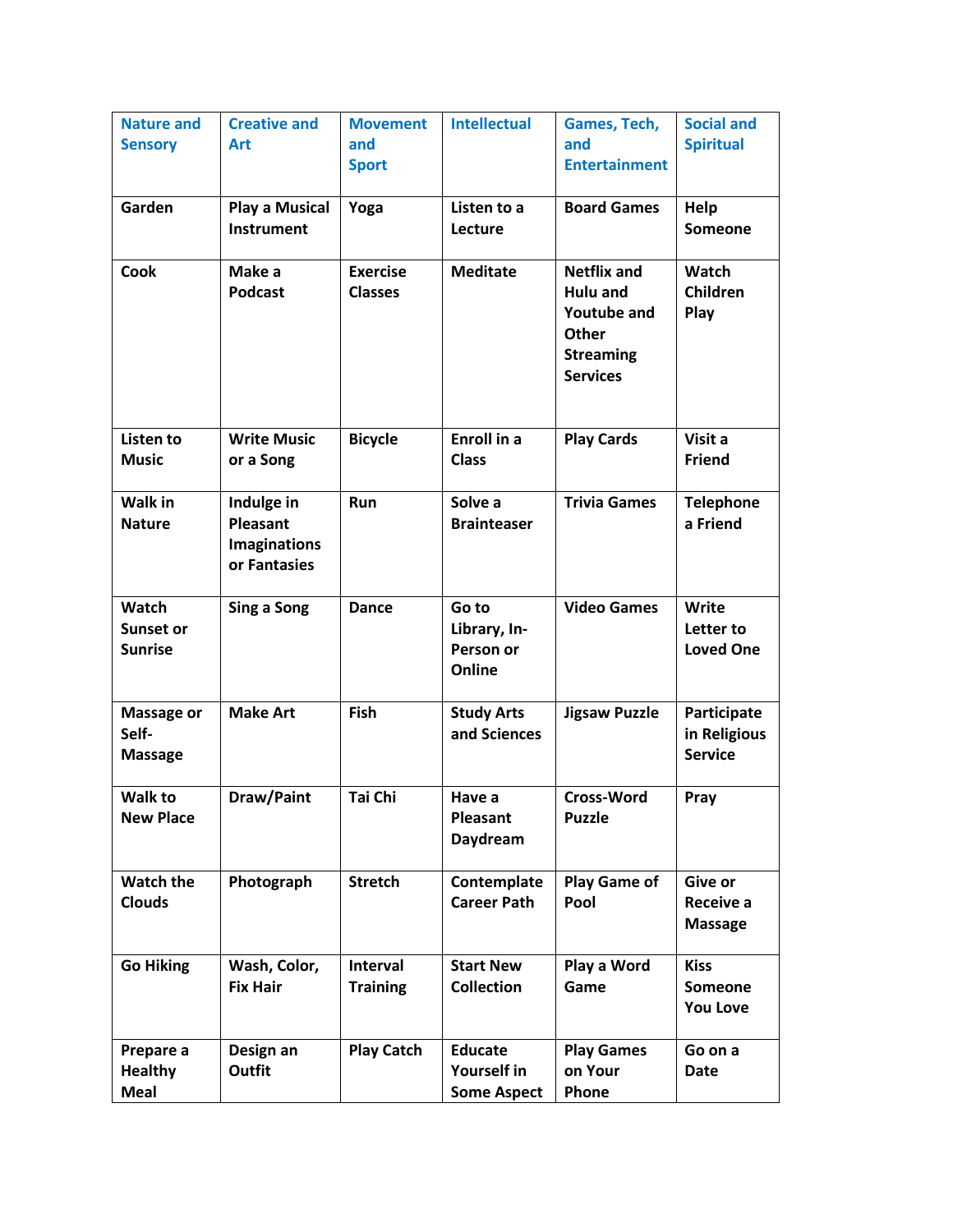|                                                                   |                                                        |                                              | of Your<br>Profession                                 |                                                        |                                                   |
|-------------------------------------------------------------------|--------------------------------------------------------|----------------------------------------------|-------------------------------------------------------|--------------------------------------------------------|---------------------------------------------------|
| <b>Sunbathe</b>                                                   | Learn a New<br><b>Craft</b>                            | Golf                                         | Plan a Trip                                           | Play a Lawn<br>Game                                    | Participate<br>in Exercise<br><b>Class</b>        |
| <b>Sensual</b><br><b>Touch</b>                                    | Make or Edit a<br><b>Video or Film</b>                 | <b>Horseback</b><br><b>Riding</b>            | Participate in<br>a Discussion<br>Group               | <b>Online Games</b>                                    | Volunteer                                         |
| <b>Take a Bath</b><br>or Shower                                   | <b>Put on Make</b><br>Up                               | <b>Swimming</b>                              | <b>Fantasize</b>                                      | <b>Pictionary</b>                                      | Participate<br>in a Book<br>Club                  |
| Arrange<br><b>Flowers</b>                                         | <b>Write Short</b><br><b>Stories</b>                   | <b>Rock</b><br><b>Climbing</b>               | Write in a<br>Journal                                 | Webpage<br><b>Design</b>                               | Participate<br>In a<br><b>Discussion</b><br>Group |
| <b>Put Lotion</b><br>On                                           | <b>Bake</b>                                            | <b>Walk</b><br><b>Around City</b><br>or Town | Do<br><b>Crossword</b><br><b>Puzzle</b>               | <b>Poker</b>                                           | Go to<br><b>Beauty</b><br><b>Salon</b>            |
| Pet or Play<br>with An<br>Animal                                  | <b>Sculpt</b>                                          | Interpretive<br>or Silly<br><b>Movement</b>  | <b>Study</b><br><b>Schoolwork</b>                     | <b>Take a Car</b><br><b>Ride</b>                       | Go to<br><b>Coffee Shop</b>                       |
| <b>Smell and</b><br>Taste Tea,<br>Hot<br>Chocolate,<br>or Coffee. | Make a<br><b>Collage</b>                               | <b>Boating</b>                               | Read<br><b>Magazines or</b><br><b>Newspapers</b>      | <b>Build a Model</b>                                   | <b>Read</b><br>Spiritual<br><b>Texts</b>          |
| Eat<br><b>Something</b><br><b>Sweet</b>                           | <b>Write a Poem</b>                                    | <b>Play Frisbee</b>                          | <b>Figure Out</b><br>How<br>Something<br><b>Works</b> | Use a Tool to<br><b>Fix Something</b><br><b>Broken</b> | Sing in a<br>Choir                                |
| <b>Picnic</b>                                                     | <b>Re-Decorate</b><br>or Re-Design<br><b>Your Home</b> | <b>Martial</b><br><b>Arts</b>                | <b>Study History</b>                                  | Make a Video                                           | Do Activity<br>with<br>Children                   |
| Listen to the<br>Rain                                             | Arrange<br><b>Collectibles</b>                         | Fly a Kite                                   | <b>Watch a TED</b><br><b>Talk</b>                     | Listen to<br><b>Relaxation</b><br><b>Audio</b>         | <b>Community</b><br><b>Service</b>                |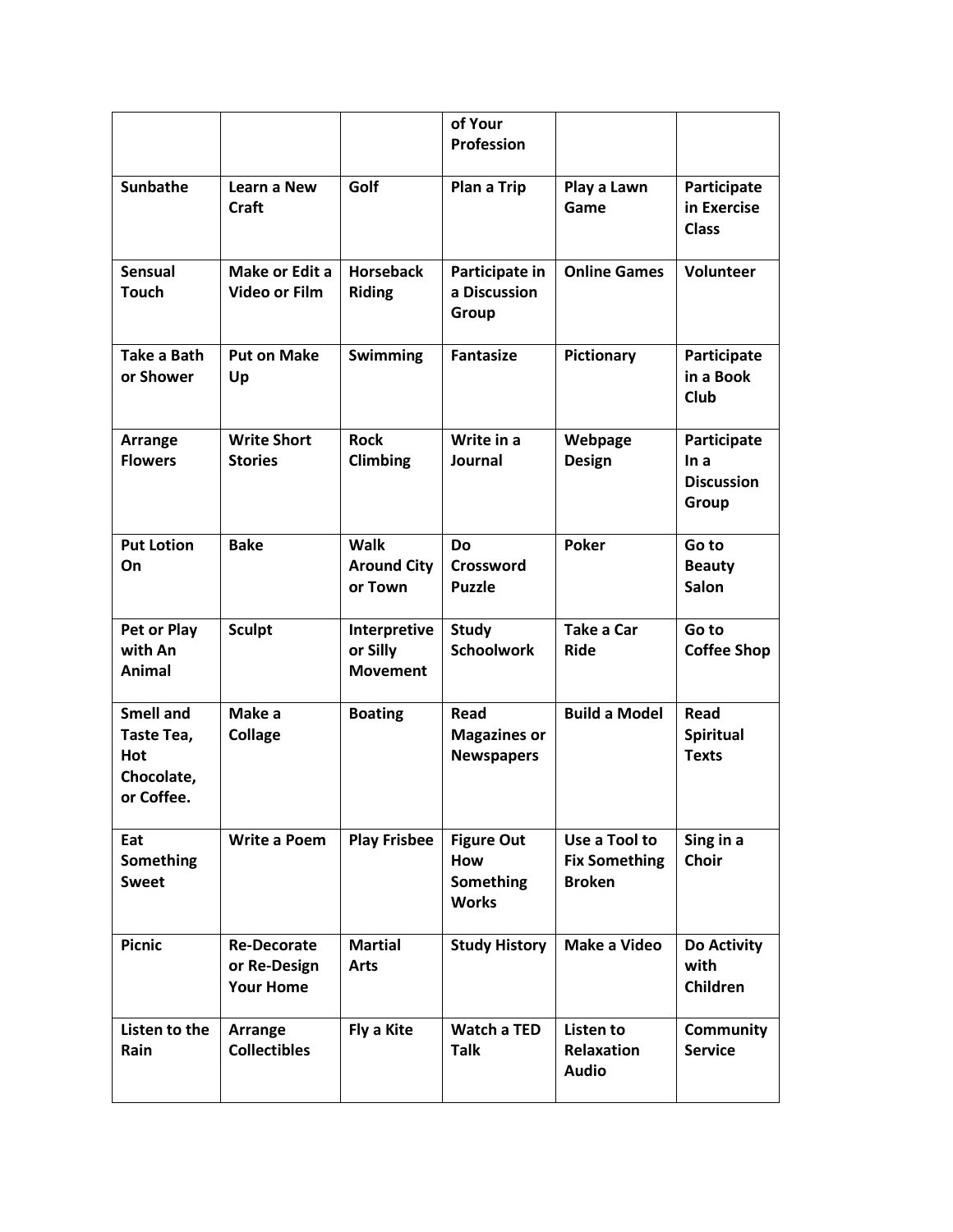| <b>Birdwatch</b>                                                        | <b>Collaborate</b><br>with Friends<br>on a Creative<br>Project | <b>Tennis</b>                  | Organize<br>Something                             | <b>Audio Books</b>                                                | Invite a<br><b>Friend to</b><br><b>Visit</b>         |
|-------------------------------------------------------------------------|----------------------------------------------------------------|--------------------------------|---------------------------------------------------|-------------------------------------------------------------------|------------------------------------------------------|
| <b>Make a Fire</b><br>in a Fire Pit                                     | <b>Blog</b>                                                    | <b>Walk in The</b><br>Rain     | <b>Manage Your</b><br><b>Finances</b>             | <b>Make a Fire</b>                                                | <b>Attend an</b><br><b>Auction</b>                   |
| Eat Ice<br>Cream                                                        | Write in a<br>Journal                                          | Hula-hoop                      | Invent<br>Something                               | <b>Woodwork</b>                                                   | Give to a<br>Charity                                 |
| Look at<br>Night's Sky                                                  | <b>Color</b>                                                   | Go on<br><b>Swings</b>         | Prepare for a<br><b>Holiday</b>                   | <b>Look at Stars</b><br><b>Through</b><br><b>Telescope</b>        | Participate<br>in a<br><b>Political</b><br>Group     |
| Intentionally<br><b>Experience</b><br><b>Your Five</b><br><b>Senses</b> | <b>Frame and</b><br>Hang<br>Photographs                        | <b>Walk Your</b><br>Dog or Cat | Read<br><b>Through</b><br>Wikipedia               | <b>Work on Your</b><br>Car                                        | Participate<br>in a<br><b>Support</b><br>Group       |
| Go to the<br><b>Mountains</b>                                           | Sew                                                            | Play<br><b>Baseball</b>        | Watch a<br><b>Documentary</b>                     | <b>Edit Video</b>                                                 | Have a Pen<br>Pal                                    |
| <b>Smell and</b><br><b>Study Wild-</b><br><b>Flowers</b>                | Create a Zen<br>Garden                                         | Play<br>Volleyball             | <b>Research</b><br>Subjects of<br><b>Interest</b> | Make a You<br><b>Tube</b><br><b>Instructional</b><br><b>Video</b> | <b>Have a Talk</b>                                   |
| Look at<br><b>Architecture</b>                                          | Knit                                                           | <b>Play Soccer</b>             | <b>Make a Daily</b><br><b>Gratitude List</b>      | <b>Light a Candle</b>                                             | Hug<br><b>Someone</b>                                |
| Walk on the<br><b>Grass</b><br><b>Barefoot</b>                          | <b>Dance</b>                                                   | Play<br><b>Basketball</b>      | Learn a New<br>Language                           | Learn a New<br><b>Technology</b><br>Program or<br><b>Device</b>   | Throw a<br><b>Dinner</b><br>Party                    |
| <b>Do</b><br>Yardwork                                                   | Woodworking                                                    | <b>Skateboard</b>              | <b>Build Your</b><br><b>Vocabulary</b>            | Refinish a<br>Piece of<br><b>Furniture</b>                        | <b>Buy or</b><br><b>Make</b><br>Someone a<br>Present |
| Play with<br><b>Kinetic Sand</b>                                        | Zentangle or<br>Calligraphy                                    | <b>Skip</b>                    | Read<br><b>Academic</b><br><b>Journals</b>        | <b>Reality TV</b>                                                 | Have a<br>Cookout                                    |